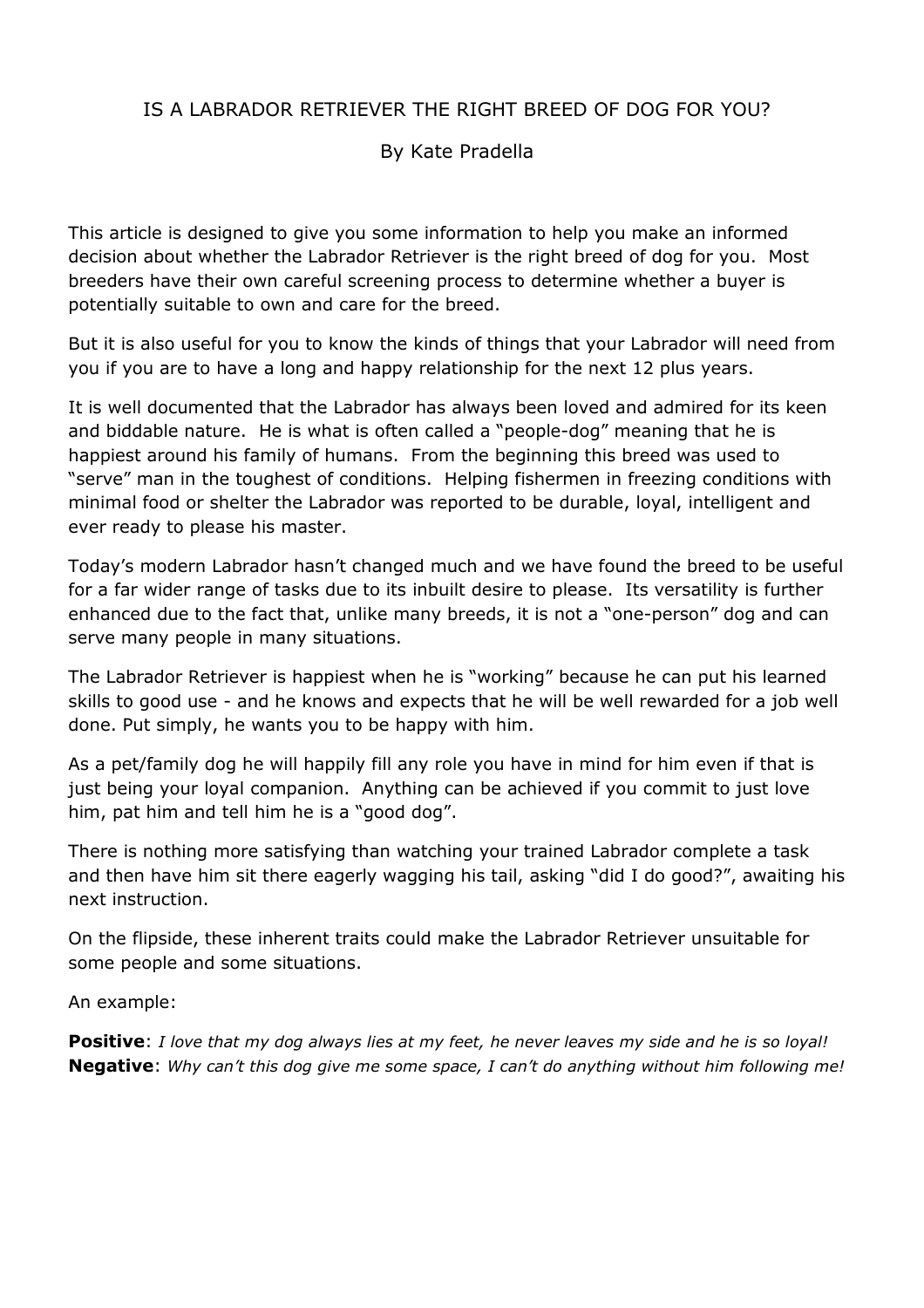If your ideal dog isn't one that follows you around all day, wanting to be by your side and looking for your approval, then the Labrador isn't for you.

If you aren't prepared to exercise your dog, train your dog, carefully monitor your dog's diet or are just looking for a popular "accessory" then a Labrador is not for you.

Some people have described the Labrador Retriever as being demanding and needy. I have read many stories of Labradors digging holes in their lawn so deep that they look like they will reach China. I have read numerous accounts from Labrador owners of their dog barking incessantly and stealing their owner's clothes from the clothes line.

## **These ARE NOT typical Labrador Retriever behaviours!**

These behaviours and others arise primarily from loneliness, boredom and lack of training. Think about it! The things that people love the most about Labradors - their love of people - can also be their biggest problem. They will steal clothes from the line because they can smell their owner's scent on the clothes and, if that is the only way they can get close to you, then you can't blame them.

And remember too that Labs were bred primarily as a working retrieving gundog. What you and I may see as clean washing lying in the dirt will almost certainly represent a perfect retrieve and delivery to hand from you dog's perspective.

If you intend to have your dog housed outside permanently, where it cannot see you, cannot hear you or interact with you, then I don't believe this breed is for you. There are plenty of other breeds that are more independent that may suit your lifestyle. Labradors traditionally love children and other animals too. Therefore, they don't want to be locked away from all the action and noise of children because they can and will become depressed. This again leads to annoying and unsociable behaviours.

The Labrador is in my opinion the perfect pet for families. Most pet enquiries I have are from families who have children and believe that the Labrador is the best dog to have growing up around children. Perhaps the parents had a Lab as a child and have many happy memories that they would like their own children to experience.

If the Labrador isn't trained, they can also be very excitable around children and cause some problems, especially when the children are running around and making lots of fun noises. If the Labrador is allowed to run with small children without supervision, you will often find small children knocked over by the exuberant Labrador. Your Labrador must be taught not to jump up, especially for the sake of the kids. Being a heavy dog, they don't necessarily know their own strength.

The trainability of the Labrador makes it the perfect inside pet. You can train him with consistency, time, patience and reward to only go in areas of your house that you allow. For example, you may not want your Labrador to go on any carpeted areas. This can be done. I recommend that whatever your boundaries are in the house, you never let your dog on the furniture. Simply because dogs associate height with superiority and "order" within their pack, you need to make sure your dog is never allowed to be at the same "level" in the pack as you if you expect him to respect your authority and leadership.